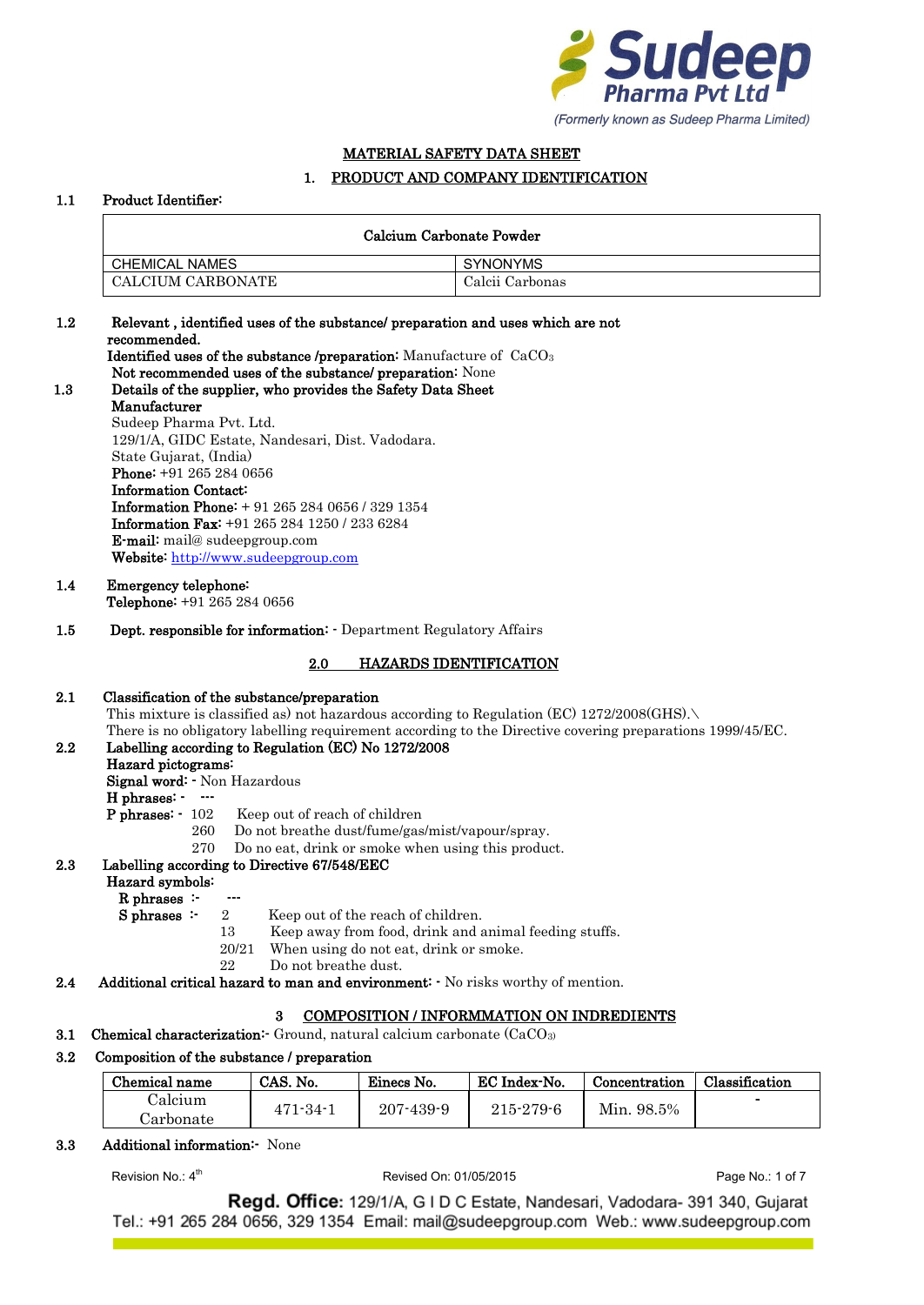

# 4. FIRST AID MEASURES

### 4.1 Description of the first aid measures

|                  | <b>General Information</b> : In case of accident or if you feel unwell, seek medical advice            |
|------------------|--------------------------------------------------------------------------------------------------------|
|                  | immediately (show safety data sheet if possible)                                                       |
|                  | Following Inhalation: Provide fresh air. In case of irritation of the respiratory tract seek medical   |
|                  | advice. After contract with skin, wash immediately with plenty of water                                |
|                  | and soap. In case of skin irritation, seek medical treatment.                                          |
|                  | <b>Following eye contact:</b> In case of contact with eyes, rinse immediately with plenty of following |
|                  | water for 10 to 15 minutes holding eyelids apart. Subsequently consult an                              |
|                  | ophthalmologist.                                                                                       |
| After Ingestion: | Rinse mouth immediately and drink large quantity of water. No                                          |
|                  | administration in cases of unconsciousness or cramps. Do not induce                                    |
|                  | vomiting. Seek medical attention if problems persist.                                                  |

Self protection: No special measures are necessary.

4.2 Major acute and delayed occurring symptoms and dangers Symptoms : Milk-alkali syndrome. Calcium carbonate syndrome.

Nature of Hazard: Hypercalcaemia, Alkalosis. Renal dysfunction.

### 4.3 Information on emergency aid or special treatment

**Emergency aid:** Let water be swallowed in little sips, vomiting. Treatment: Treat symptomatically.

#### 5. FIRE FIGHTING MEASURES

- 5.1 General information<sup>:</sup> Extinguisher materials should be selected according to the surrounding area. The product itself is not combustible.
- 5.2 Extinguishing Media:- Suitable: Water fog. High power water jet. Carbon dioxide (CO3). Foam. Dry extinguishing powder.

Unsuitable: None

5.3 Special exposure hazards arising from the substance/ preparation:- Releases: Carbon Dioxide, Calcium Oxide.

#### 5.4 Instruction for fire fighting

Special protective equipment for fire –fighters.

Wear a self contained breathing apparatus and chemical resistant suit.

#### Additional information

Collect contaminated fire extinguishing water separately. Do not allow entering drains or surface water.

### 6. ACCIDENTAL RELEASE MEASURES

6.1 Personal precautions, protective equipment and emergency procedures

 Provided adequate ventilation, wear personal protection equipment. See protective measure under point 7 and 8.

6.2 Environmental precautions:- Do not empty into drains or the aquatic environment.

#### 6.3 Methods and materials for retention and cleaning up

 Remove mechanically, placing in appropriate containers for disposal. Treat the assimilated material according to the section on waste disposal. Avoid generation of dust. Clear contaminated area thoroughly. Wash with generous amount of water.

6.4 Reference to other section:- Absorb wet solids or soak them up.

Revision  $No: 4<sup>th</sup>$ 

Revised On: 01/05/2015 **Page No.: 2 of 7**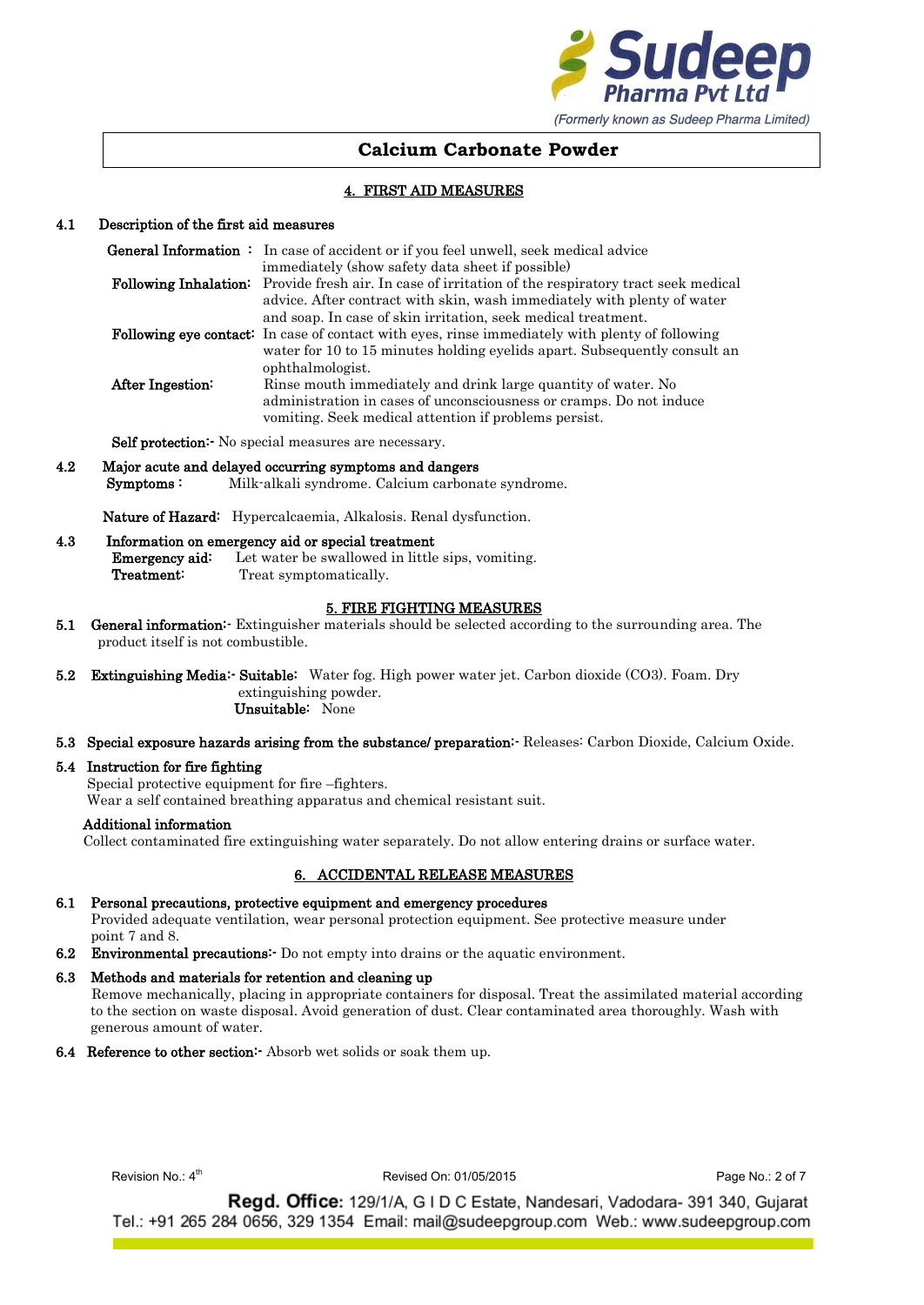

# 7. HANDLING AND STORAGE

### 7.1 Safety measures for safe handling

Information of safe handling: - Avoid generation of dust. Do not breath dust.

Technical measures: - Provide for sufficient ventilation and punctiform suction at critical points.

Precautions against fire and explosion: No special fire protection measures are necessary.

Additional Information: - None

#### 7.2 Conditions for safe storage

Technical measure and storage conditions: Ensure adequate ventilation of the storage area.

Packing materials: - Keep/store only in original container.

Requirements for store rooms and containers:-Keep containers tightly closed and in a well ventilated place.

Information about storing together in the storage facility:-Do not store together with acid, oxidizing agents, aluminium, magnesium.

Keep away from food, drink and animal feeding stuffs.

Further information concerning storage conditions:-None.

Storage class: 13 non-combustible solids.

7.3 Specific use(s): Observe instructions for use.

#### 8. Exposure controls/Personal protection equipment

#### 8.1 Parameters to control Exposure limit values

Calcium carbonate CAS-No.: 471-34-1 Source: TRGS 900-Common dust limit (01/2006) Occupational exposure limit value:  $3 \text{ mg/m}^3$  A or  $1 \text{ mg/m}^3$  E Limitation of exposure peaks: 2(II)

#### Remark: AGS

A: Alveolar dust fraction E: respirable dust fraction AGS Committee on Hazardous Substances

#### Control-Banding:-None

#### 8.2 Exposure controls

Occupational exposure controls Recommended monitoring procedures: Flame-AAS

#### Chemical handling

Do not eat, drink, smoke or sneeze at the workplace. Wash hands before breaks and at the end of work. Apply skin care products after work. Wash contaminated clothing prior to re-use.

#### Personal protection equipment:-None

Respiratory protection:-With correct and proper use, and under normal conditions, breathing protection is not required.

Respiratory protection required in case of: exceeding critical value: Suitable respiratory protective equipment: particulates filter device (DIN EN 143)

Hand protection: Hand protection: not required.

Eye protection:-Tightly sealed safety glasses.

Skin protection: Skin protection: not required

Revision  $No: 4<sup>th</sup>$ 

Revised On: 01/05/2015 **Page No.: 3 of 7**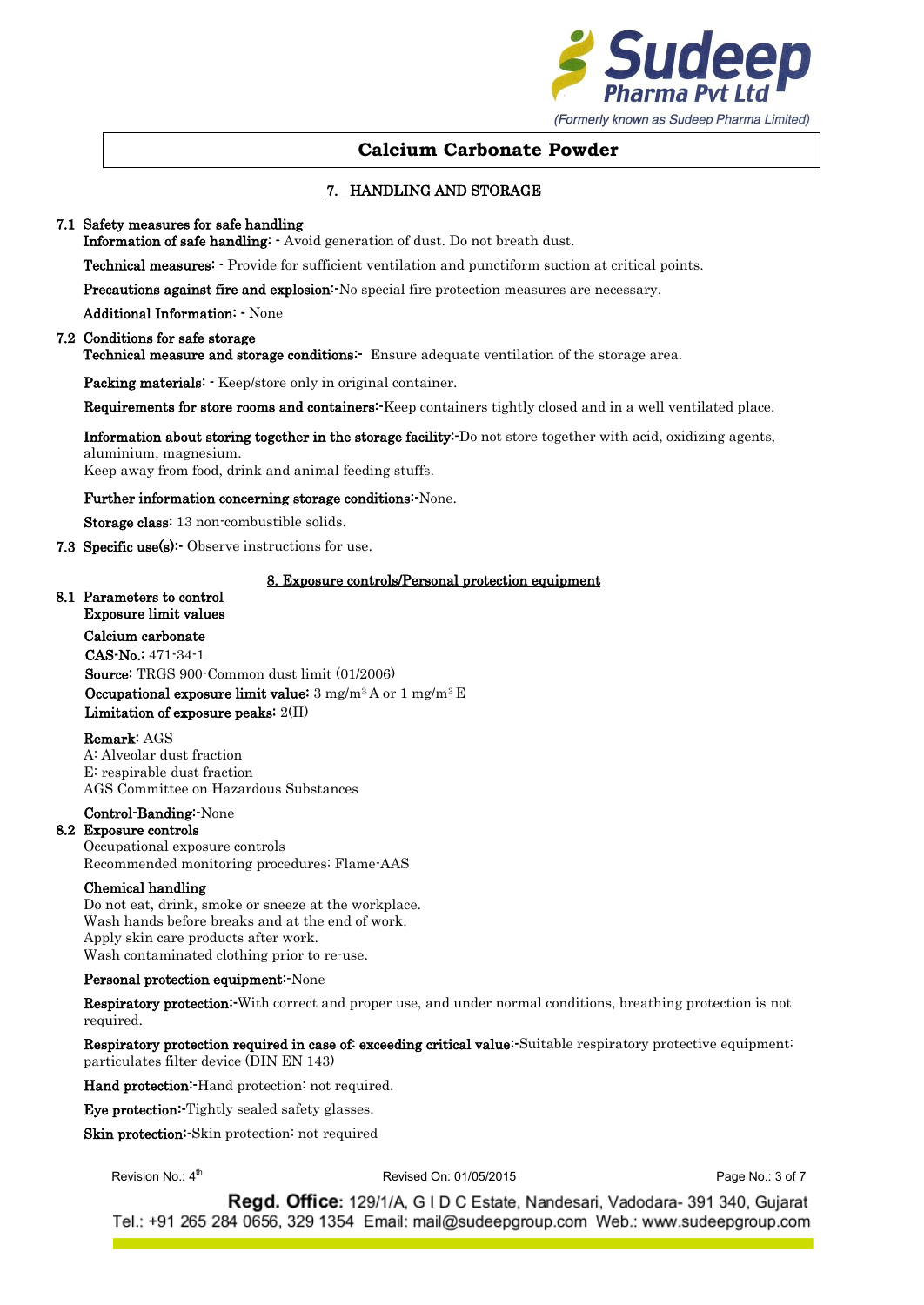

Environmental exposure controls:-Refer to chapter 7. No further action is necessary.

Consumer exposure controls:-Refer to chapter 7. No further action is necessary.

# 9. Physical and Chemical properties

#### 9.1 Information on the basic physical and chemical properties

Appearance Status of matter: Solid: Powder Colour: White to off white Odour: Odourless Odour threshold: None Safety relevant basis data

|                                | Parameter         | value             | unit               | Remark.             |
|--------------------------------|-------------------|-------------------|--------------------|---------------------|
| Density:                       | at $20^{\circ}$ C | 2.71              | $g/cm^3$           | measurement         |
| Package density:               |                   | 400-700           | kg/cm <sup>3</sup> | literature (GESTIS) |
| pH:                            | at $100$ g/l      | 9.4               |                    | measurement         |
| Melting point/range:           |                   |                   | $825^{\circ}$ C    | slow decomposition  |
| Boiling temperature/range:     |                   |                   |                    | not applicable      |
| Flash point:                   |                   |                   |                    | no flash point      |
| Flammability:                  |                   |                   |                    | not applicable      |
| Lower flammability limit:      |                   |                   |                    | not applicable      |
| Upper flammability limit:      |                   |                   |                    | not applicable      |
| Explosion hazard:              |                   |                   |                    | not applicable      |
| Lower explosion hazard         |                   |                   |                    | not applicable      |
| Upper explosion hazard         |                   |                   |                    | not applicable      |
| Ignition temperature:          |                   |                   |                    | not applicable      |
| Decomposition temperature:     |                   | $> 800^{\circ}$ C |                    | not applicable      |
| Oxidizing characteristics:     |                   |                   |                    | not oxidizing       |
| Vapour pressure:               |                   |                   |                    | not applicable      |
| Relative vapour density:       |                   |                   |                    | not applicable      |
| Speed of                       |                   |                   |                    |                     |
| Vaporization/evaporation rate: |                   |                   |                    | not applicable      |
| Solubility in water:           | at $20^{\circ}$ C | 0.3%              |                    | measurement         |
| Fat solubility:                |                   |                   |                    | insoluble           |
| Solubility in                  |                   |                   |                    | not applicable      |
| log P O/W (n-octanol/water):   |                   |                   |                    | not applicable      |
| Viscosity:                     |                   |                   |                    | not applicable      |
| Solvent separation test:       |                   |                   |                    | not applicable      |
| Solvent content:               |                   |                   |                    | not applicable      |

**9.2 Other Information:**  $CaCO<sub>3</sub>$  dissolves in strong acids, releasing  $CO<sub>2</sub>$ 

#### 10. Stability and reactivity

10.1 Reactivity: None.

- 10.2 Chemical stability:-Decomposition takes place from temperature above 825°C
- 10.3 Possible reactions:-Violent reaction with: Acid, Formation of: Carbon dioxide.
- 10.4 Conditions to avoid:-None
- 10.5 Materials to avoid:-Acid, Oxidizing agents, strong Aluminium, Magnesium.
- 10.6 Hazardous decomposition products: Calcium oxide, calcium dioxide.

# 10.7 Additional information:- None

Revision No.: 4

Revised On: 01/05/2015 **Page No.: 4 of 7**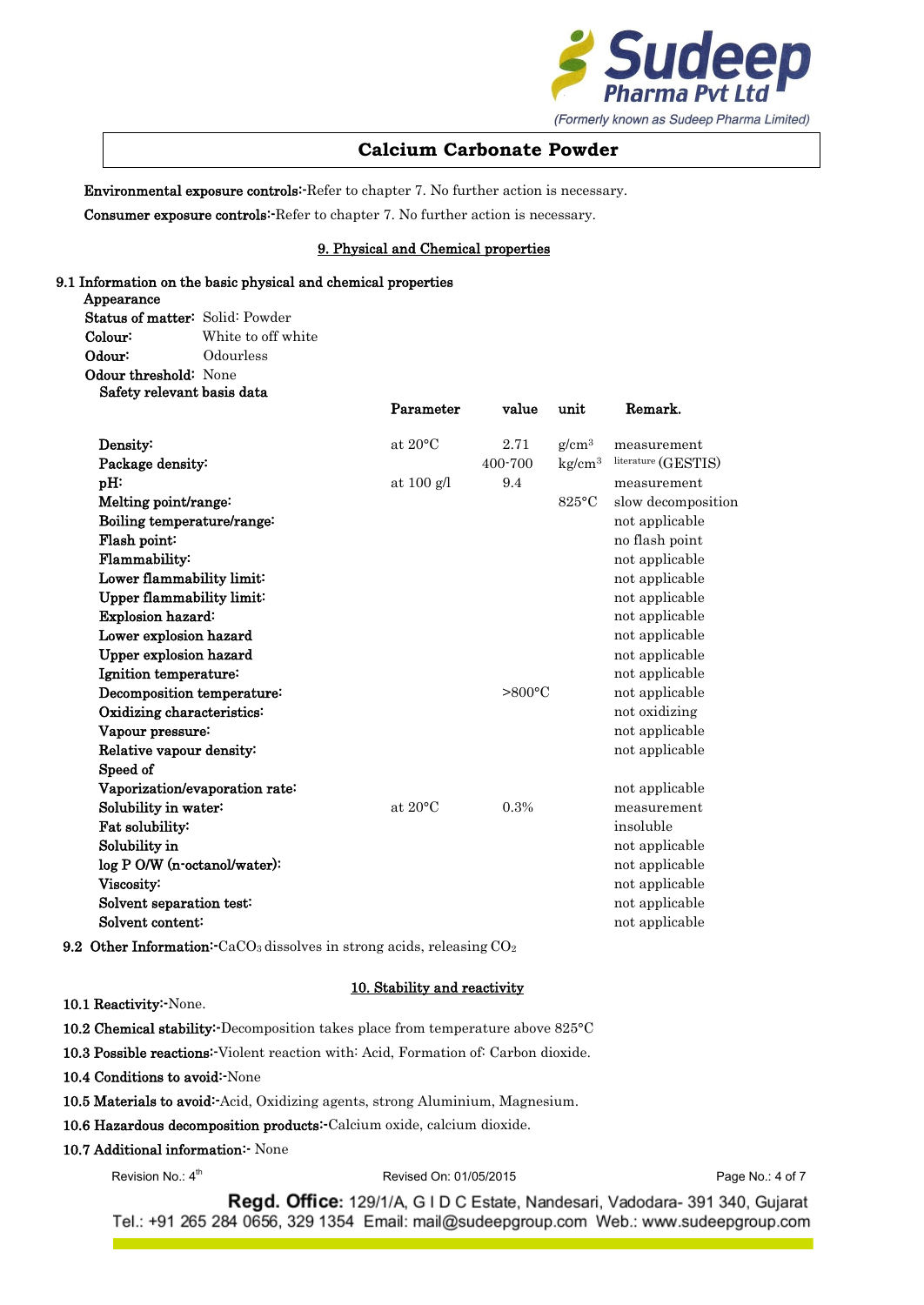

### 11. Toxicological information

11.1 Information on toxicological effects: Data apply to the principal component.

Acute toxicity

Calcium carbonate CAS No.: 471-34-1 Toxicological information acute toxicity, oral LD50:6450 mg/kg (Rat)

Specific symptoms in Laboratory animals:-No information Available.

11.2 Irritation and etching Irritant effect on the skin:-Not an irritant. Irritant on the eye: Mild irritant. Irritant effect on the respiratory tract:-Mild irritant. Etaching:-Not corrosive

11.3 Sensitization: No danger of sensitization.

- 11.4 Repeated dose toxicity: Danger of cumulative effects. Milk-alkali- or Calcium carbonate – syndrome.(4-60 g/d orally)
- 11.5 CMR effects Carcinogenicity:-None Mutagenicity:-None Reproductive toxicity:-None
- 11.6 General remarks:-None Practical experience:-None Other observations:-None Additional information :-None

# 12. ECOLOGICAL INFORMATION

12.1 Information on ecological effects<sup>:</sup> No information available.

12.2. Persistence and Biodegradation : No information available.

12.3 Bio accumulative potential: No information available.

12.4 Mobility: No information available.

12.5 Results of PBT and vPvB assessments: This substance does not meet the criteria for classification as PBT or vPvB.

12.6 Other harmful effects: None

12.7 Further ecological information: Do not empty into drain or the aquatic environment.

12.8 Further details : None

# 13. DISPOSAL CONSIDERATIONS

#### 13.1 Appropriate disposal

Appropriate disposal/ Products:-Waste disposal according to EC directive 75/442/EEC and 91/689/EEC on waste and hazardous waste in their latest versions.

Appropriate disposal/packaging:-Cleaned containers may be recycled. Handle contaminated packaging in the same way as the substance itself.

Control report for waste code/ waste marking according to EAKV:-According to EAKV, allocation of waste identity numbers/ waste description must be carried out in a specific way for every industry and process.

Waste key product: 02 04 02 or 03 03 09 Waste key packaging: 02 04 02 or 03 03 09

Remarks:-Waste disposal according to official state regulations.

Revision  $No: 4<sup>th</sup>$ 

Revised On: 01/05/2015 **Page No.: 5 of 7**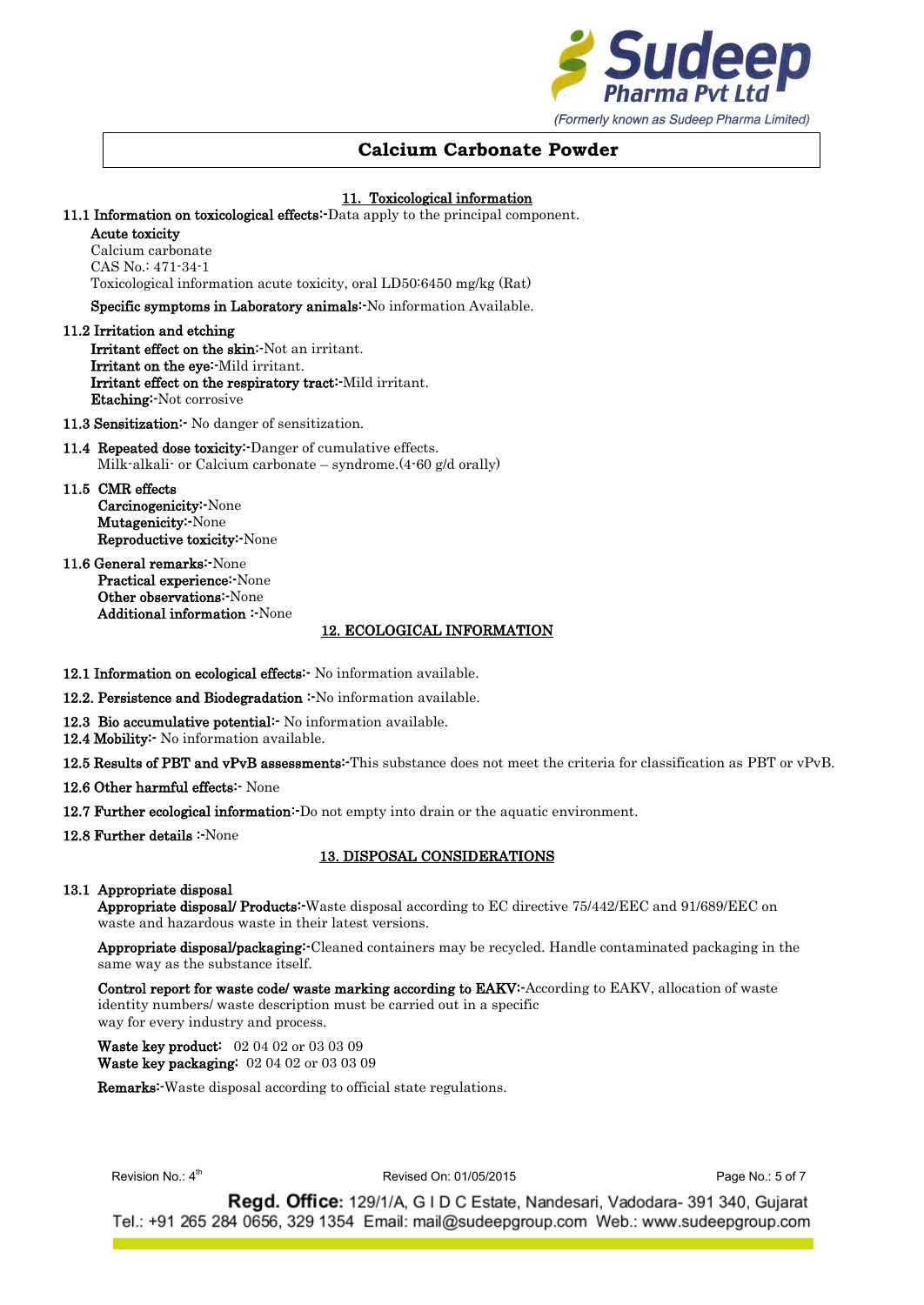

### 14. TRANSPORT INFORMATION

### 14.1 Overland transport (ADR/RID)

Proper shipping name CALCIUM CARBONATE, ALL QUALITIES UN No.: - Label: Packing Group:- Classification code: - Remarks: Not a hazardous material with respect to these transportation regulations.

#### 14.2 Transport by sea (IMDG)

Proper Shipping name CALCIUM CARBONATE, ALL QUALITIES UN No.: - ---

Label: -- Packing Group:- Classification code: ---<br>EmS No. --- MFAG: --- MEAG: --- Marine pollutant: No MFAG: --- Marine pollutant: No. Special Provisions: keep away from food, drink and animal feeding stuffs. Remark: not a hazardous material with respect to these transportation regulations.

### 14.3 Air transport (ICAO-TI/IATA-DGR)

Proper Shipping name CALCIUM CARBONATE, ALL QUALITIES UN/ID-No.: ---Label:  $\cdots$  packing group:  $\cdots$ Remark: Not a hazardous material with respect to these transportation regulations.

#### 14.4 Mail

Not a hazardous material with respect to these transportation regulations.

# 15. REGULATORY INFORMATION

#### 15.1 Labelling

Hazardous component(s) for labelling:-Calcium carbonate, Special labelling of particular preparations :-Safety data sheet available for professional user on request.

#### 15.2 Regulations for the safety, health and environmental protection as well as specific Legislation for the substance/preparation

EU-Regulations

Directive 1999/13/EC on the limitation of emissions of volatile organic compounds (VOC-RL):-None Regulation (EC) No 2037/2000 on substances that deplete the ozone layer:-None Regulation (EC) No 850/2004 on persistent organic pollutants:-None

#### Regulation (EC) No 689/2008 concerning the export and import of dangerous chemicals:-None

Regulations (EC) No 648/2004 (Detergents regulation):-None

### Restrictions under Title VIII of Regulation (EC) No 1907/2006:-None

National regulations :- Moreover, national legislation has to be observed!

Informations on working limitations:-None

Major Accidents Ordinance :-None

Storage class according to VCL:-13 Non-combustible solids

Water Hazard Class according to VwVwS:-0 not a water pollutant

Technical instructions on Air Quality Control (TA-Luft): Total dust emission levels shall not be exceeded (see paragraph 5.2.1).

Further regulations, limitations and legal requirements:-None

Revision  $No: 4<sup>th</sup>$ 

Revised On: 01/05/2015 **Page No.: 6 of 7**